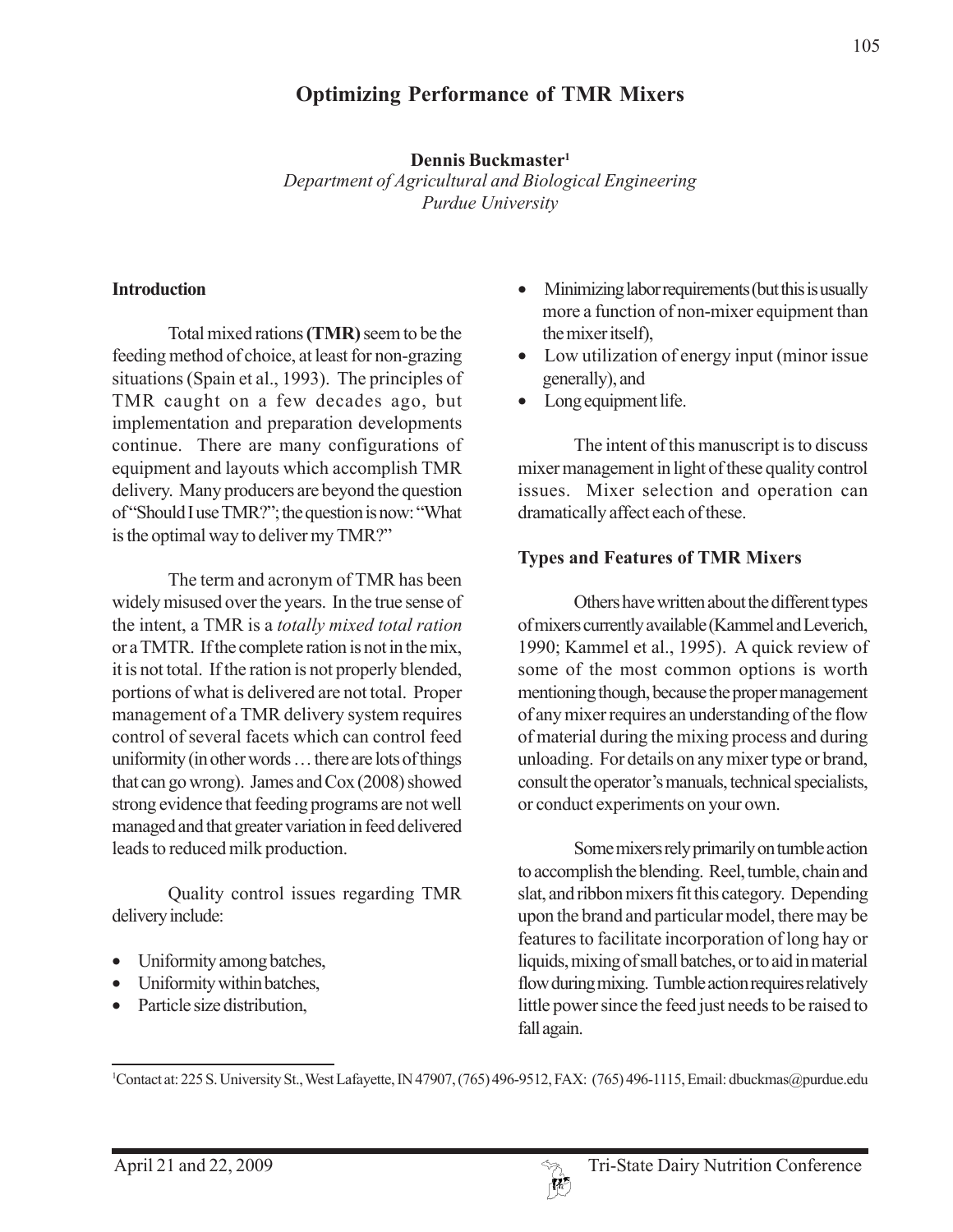Some mixers have a more positive displacement and aggressive mixing action. Auger mixers come in varying configurations (1, 2, 3, and 4 horizontal auger and single or twin vertical auger(s)). The different configurations have different features and material flow paths. Selling points vary among types and brands.

Material flow inside the mixer is a big deal. Proper blending requires that there be no dead spots or recirculating feed paths. While most mixers are designed with this in mind, some do not have sufficient material flow to adequately blend liquids which are added rapidly to the mixer. Some mixers do not have good material flow when the batch size is a small fraction of the mixer capacity. Many observers of TMR systems agree that one of the most common errors made in putting together a TMR delivery system is simply the mixer capacity. It is important to have proper size for several reasons:

- Allow for adequate blending without excessive mixing time (*which is generally accompanied by excessive particle size reduction*),
- Assure adequate blending of the ration,
- Optimize labor use for feeding, and
- Optimize equipment cost.

## **Mixer Capacity**

Most mixers are not very effective at blending a ration when they are filled "too full". Some are not very effective mixing small batches. Mixer manufacturer information should be consulted to determine the range of batch sizes suitable for different mixers. Table 1 has suggested questions to ask mixer representatives.

Dry matter intake per animal is dependent upon animal characteristics and feed characteristics (NRC, 2001). While a simple approach is not sufficient for ration formulation and analysis, it is sufficient for mixer sizing. With non-lactating (dairy or beef) cattle, needed mixer capacity could be

based on assumed intake of 2.5% of body weight. For lactating cows, the following intake estimating equation can be used to size the mixer (NRC, 2001, without the week of lactation adjustment, English units):

 $DMI = 0.372 (FCM) + 0.118 (BW) .75$ 

Where:

DMI = daily dry matter intake per animal, lb DM/day;

BW = body weight of the animal, lb; and

FCM = daily milk production level, lb/day of 4% fat corrected milk.

For determining the size of a TMR mixer, one could assume a typical ration DM content of 60%. If DM content is below 50%, intake may be reduced (Beede, 1990). Also, TMR density ranges from 15 to 20 lb/ft<sup>3</sup>, with a typical value of 17 lb/ft<sup>3</sup> (Spain et al., 1993). Wetter rations containing large amounts of wet forages generally require more feed per day and may have a lower bulk density; both may contribute to the need for larger mixers. An example of mixer sizing is included in Figure 1.

## **Optimizing the Mixer Operation**

Besides proper mixer selection, consistent day to day operation is required. Factors such as fill order (sequence of putting feedstuffs into the mixer), mixing time, mixing protocol, moisture levels of feedstuffs, and scale maintenance and calibration can all dramatically affect mix uniformity. When considering mix uniformity, there are two distinct types of variation: variation *among similar batches* and variation *within a single batch* (see Appendix). Variation *among batches* is controlled by monitoring feedstuff characteristics and using proper formulation and weighing. *Within batch* variation is controlled with proper mixer operation.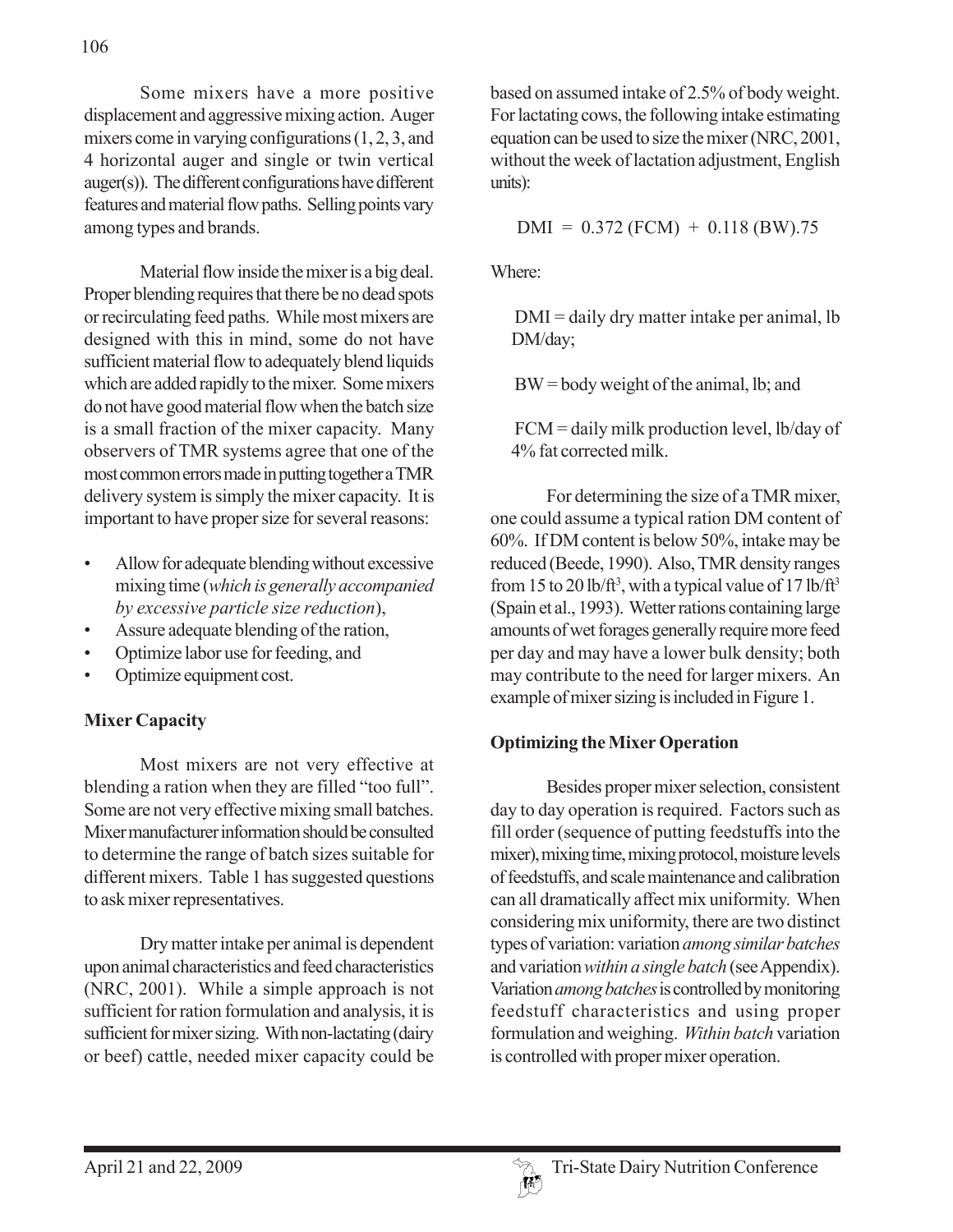#### *Variation among batches*

Consider a simple base ration with 5 ingredients, not counting minerals (e.g., corn silage, haycrop silage, corn grain, soybean meal, and wheat midds). There are 15 reasons why the average energy concentration in the mixed ration may not be as formulated on paper or computer. Since energy concentration is a weighted average based on DM makeup of the mix, errors in the 5 ingredient weights, 5 ingredient DM concentrations, and 5 ingredient energy concentrations contribute to uncertainty or error in the final mix. There are ways to evaluate the sensitivity of TMR characteristics to variations in each of these variables. Buckmaster and Muller (1994) applied uncertainty analysis to blended livestock rations and concluded that nutrient concentrations in forages likely contribute most to *among batch* variation in TMR nutrient concentrations. The sensitivity of actual ration uncertainty to ingredient characteristic uncertainty depends upon the makeup of the ration; there is compelling evidence that frequent and good sampling of forages for chemical and physical quality attributes is necessary to keep the TMR properly formulated (Kertz, 1998; James and Cox, 2008).

Variability in crude protein concentration of TMR delivered was reported by James and Cox (2008). With means near 17.2%, the standard deviations were 1.4 to 2.1%, and the maximum to minimum range was as high as 12%. They noted significant differences between farms in loading accuracy, reflective of operator ability and diligence and equipment differences. Silages, in general, had the highest amount of deviations by load. Loading accuracy requires both accurate scales and careful mixer operators.

Forage moisture content can also vary substantially from week to week (sometimes day to day; Shaver, 2000). Figure 2 illustrates some typical variation in silage DM content with some data from real Pennsylvania dairy farms. As moisture

content increases, the chemical quality attributes of the ration are diluted. As an example, consider a swing in moisture content such that the haycrop silage gets wetter (e.g., due to rain on a bunker or change in harvest-time conditions). Since protein in haycrop silage contributes considerably to the protein in the ration and since the ration is formulated based on weight with an assumed DM content, the ration will not have enough protein. Compounding the problem, the energy concentration on a DM basis may be increased due to the relative increased fraction of other ration ingredients. If by chance, intake becomes limited by physiological energy demand rather than physical fill, protein intake may be reduced due to both reduced DM intake and reduced protein concentration. In this scenario, as forage moisture varied without any compensation made at mixing time, the amount of protein and the protein:energy ratio got out of balance. Significant variations in DM content of any ingredient can have similar effects but perhaps on other ration attributes.

It is a simple to use a spreadsheet or a hand calculator to make up a table to account for varying ingredient moisture levels. Since rations are generally formulated on a DM basis, yet mixed on an "as is" or wet matter basis, a little time spent facilitating proper adjustments will be time well spent. If one forage is evaluated for moisture content daily (or perhaps every other day), the ration can be adjusted in a timely manner. With a microwave oven or vortex sample dryer (Buckmaster, 2005), moisture analysis of a forage sample can be done rapidly.

## *Variation within batches*

Variation within batches should be obviously minimized to assure that each "bite" from the bunk is truly a balanced, whole ration. Mixing time, mixing protocol, and fill order are the key variables to control to effect *within batch* variation. Different mixer types and sizes carry different recommendations regarding mixing protocol. Table 1, "Questions to ask the mixer representative", was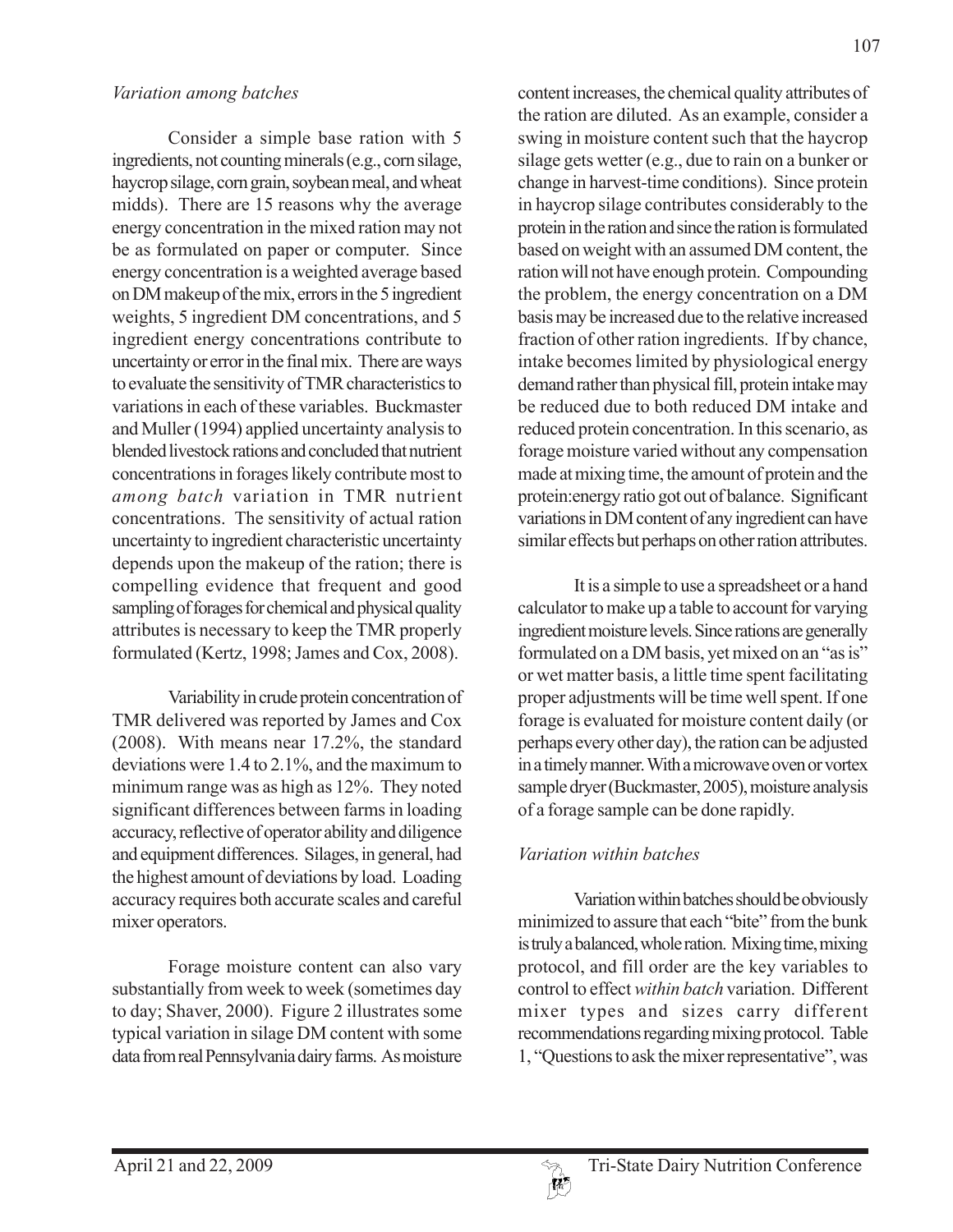- Fill the mixer without the mixer running,
- If hay or silage particle size reduction is not desired, place grains and small particle size feeds in first,
- Put long particle size forages in last,
- Mix for 5 to 8 minutes (better yet, count revolutions), and
- Stop the mixer, except for unloading.

The ideas behind this suggested protocol are to minimize size reduction during mixing and to assure adequate blending for a uniform and consistent ration. There are many situations where this protocol is not optimal due to the mixer type, the ration to be formulated, the location of feedstuffs and the feedbunk, etc.; however, these ideas should at least be considered. In some cases, the mixer is designed to perform size reduction so that hay may be a significant part of the ration. For these situations, be sure to monitor particle size distribution of the ration dropped into the feedbunk to assure that targets are being met. If a mixer is designed to do size reduction, take care to avoid excessive mixing time. Just to illustrate that there are different recommendations for different types of mixers, Figure 3 contains a few protocol recommendation examples.

#### **Quality Assurance — Monitoring Your TMR**

To get the best performance out of cows fed TMR, it is imperative to measure, mix, test, and monitor rations frequently. Closing the loop on feed delivery to measure the actual output and make changes will generally take more time, but **it is the only way to be sure things are done correctly – regardless of who does the work.**

To close the loop in TMR delivery systems, the quality of the delivered TMR should be monitored. This could be done using physically or chemically observable tracers. The tracer concept is useful for evaluating *within batch* variation.

The simple, on-farm type method of evaluating forage and TMR particle size distribution (Lammers et al., 1996; Kononoff et al., 2003a) has been widely used in the industry; with it, identifying physical tracers in the mix can be rapid. A check of the particle size distribution within the mix can also be a tool in evaluating mix uniformity (Jordan, 2001; Dahlke and Strobehn, 2009). By taking samples along the feedbunk, inconsistencies in blending can be identified. Particle size distribution analysis and/ or a tracer count are not necessarily reflections of chemical quality attributes, but they are the easiest, quickest, and least costly tests to conduct; they can be done on the farm in minutes.

The growing emphasis on particle size distribution and effective fiber requires careful attention to mixer management. There is no doubt that mixing time and mixer type significantly affect particle size distribution (Heinrichs et al., 1999; Jordan, 2001). Based on data from real farm rations and mixing protocols, the percentage of long  $(>0.71)$ inches) particle mass can easily be reduced by 35% (Heinrichs et al., 1999); mixer type, makeup of the ration, and mixing protocol are factors affecting particle size reduction. Effective fiber index systems have been proposed to link neutral detergent fiber (NDF) concentration and particle size distribution into one number (Buckmaster, 2000; Yang and Beauchemin, 2007; Dahlke and Strohbehn, 2009). Using an effective fiber index requirement to identify targets for particle size distributions of individual feedstuffs and the TMR provides a framework to monitor the mixing process even more closely.

Regular, complete laboratory testing of TMR samples can get expensive; in an effort to cut corners, many farmers and advisors test only the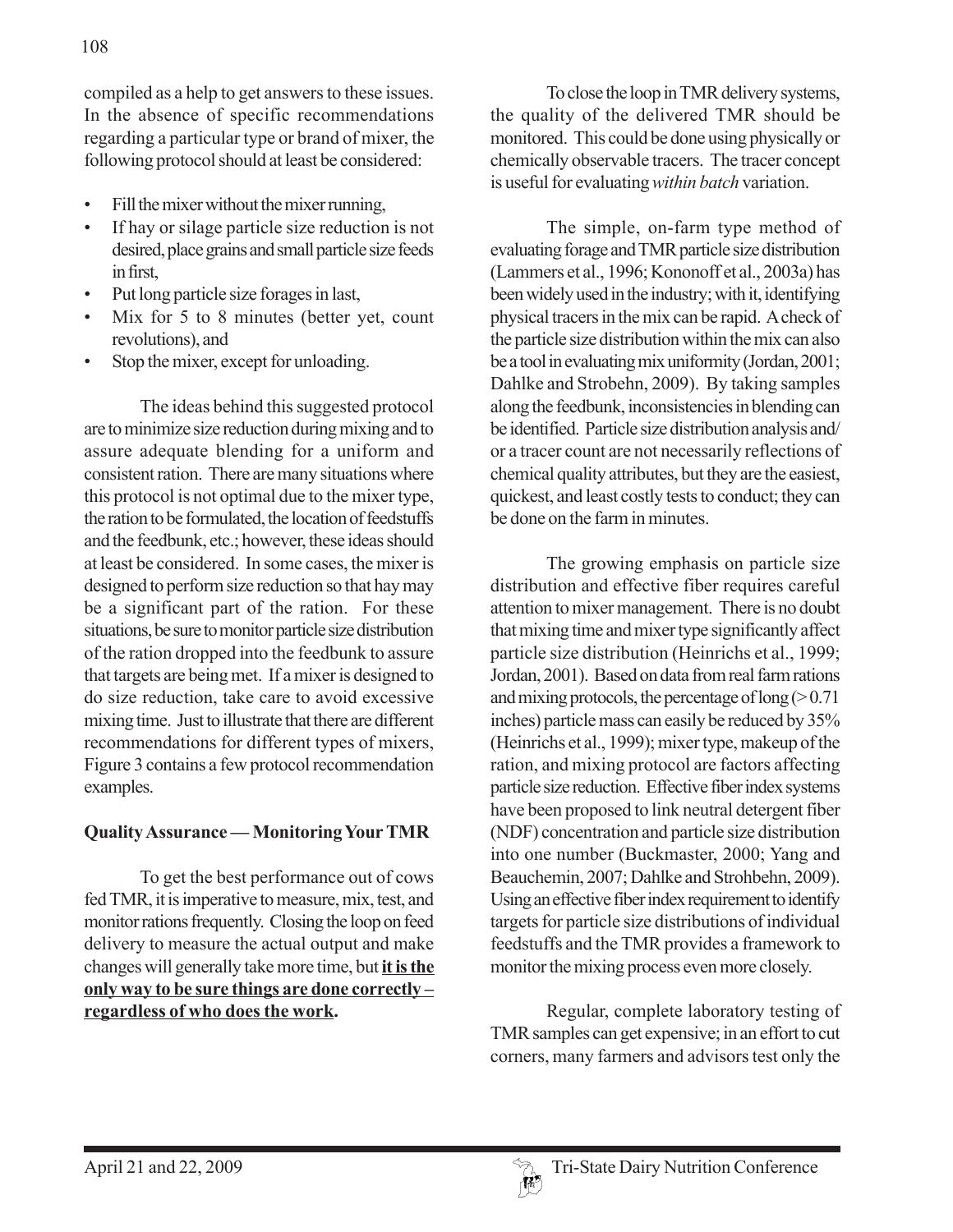ingredients – but not the resultant TMR. With feed costs typically making up 40 to 50% of production costs, this may not be the best corner to cut. With some careful selection of samples, even laboratory analysis of multiple TMR samples from the same batch may be helpful. As mentioned previously, there are many reasons that the delivered ration may be different than the intended ration; closing the loop with some measurement of what is delivered is strongly encouraged. It is a given that the attributes of the ingredients must be known so that the ration is formulated properly from the start. The uncertainty analysis of Buckmaster and Muller (1994) can help in identifying which attributes or feeds should be sampled frequently to improve TMR consistency.

#### **Experimenting on the Farm**

## *Mixer experiments*

There may be a need for some on-the-farm experimenting with the TMR mixer. Buckmaster and Muller (1992) compared 2 mixer types using particle size distribution and chemical attributes to track uniformity. While experiments like theirs can be expensive and require statistical analysis, there is room for simple, "take a look and make a decision" type experiments on the farm. Some suggestions follow.

Consider experimenting with mixing protocol. Depending upon the type of mixer and the material flow in the mixer, location of the placement of ingredients into the mixer or the sequence of loading can affect mix uniformity and the resulting particle size distribution. By changing one thing at a time, and with some simple replication (do the same thing at least 3 times), you may be able to observe some meaningful differences in outcome. If the mixer is generally run when ingredients are put in, try leaving it off until the all ingredients are in. If you usually run the mixer for 10 minutes or 150 rotations of some drive sprocket, try cutting it in half to see if anything changes.

If you suspect significant size reduction is occurring during mixing, fill the mixer with a single forage to the volume of a typical batch. Operate the mixer as though it were a complete ration for the length of time a ration is typically blended. Measure the particle size distribution of the original silage and of the "blended" silage. Statistical analysis may be required, but trends or large differences may become obvious. Replication is important; do not rely on results from just one test.

A variation on the single forage mixing test to evaluate particle size reduction is a single forage ration with a tracer added in "a corner" or particular spot in the mixer. Tracers such as a bucket of corn cobs (sort some orts to get some), whole shelled corn, whole cottonseeds, miniature carrots, marshmallows, or other easily physically identifiable/ countable items may help assess mix uniformity. Be careful to choose tracers which will not be hazardous to animals which may consume the feed and tracers that are added in controlled quantities. If the tracer is weighed or counted, be sure all samples are the same size or that the tracer concentration is normalized to sample size (e.g., kernels per 3 lb sample, not kernels per sample if samples vary from 1 to 3 lb).

## *Evaluating sorting*

There has been considerable emphasis placed on cattle sorting TMR in the bunk (Kononoff et al., 2003b; Leonardi and Armentano, 2003; Vassallo, 2006; DeVries et al., 2007; Dahlke and Strohbehn, 2009). Most conclude that animals sorted against (leaving behind) large particles; however, Sword and Buckmaster (2002) showed that harvest or processing method is important because shredded silage, even though it contained long particles, was sorted less than chopped silage.

Table 2 contains a sorting example to illustrate that worry regarding sorting problems may sometimes be unfounded. Consider a situation

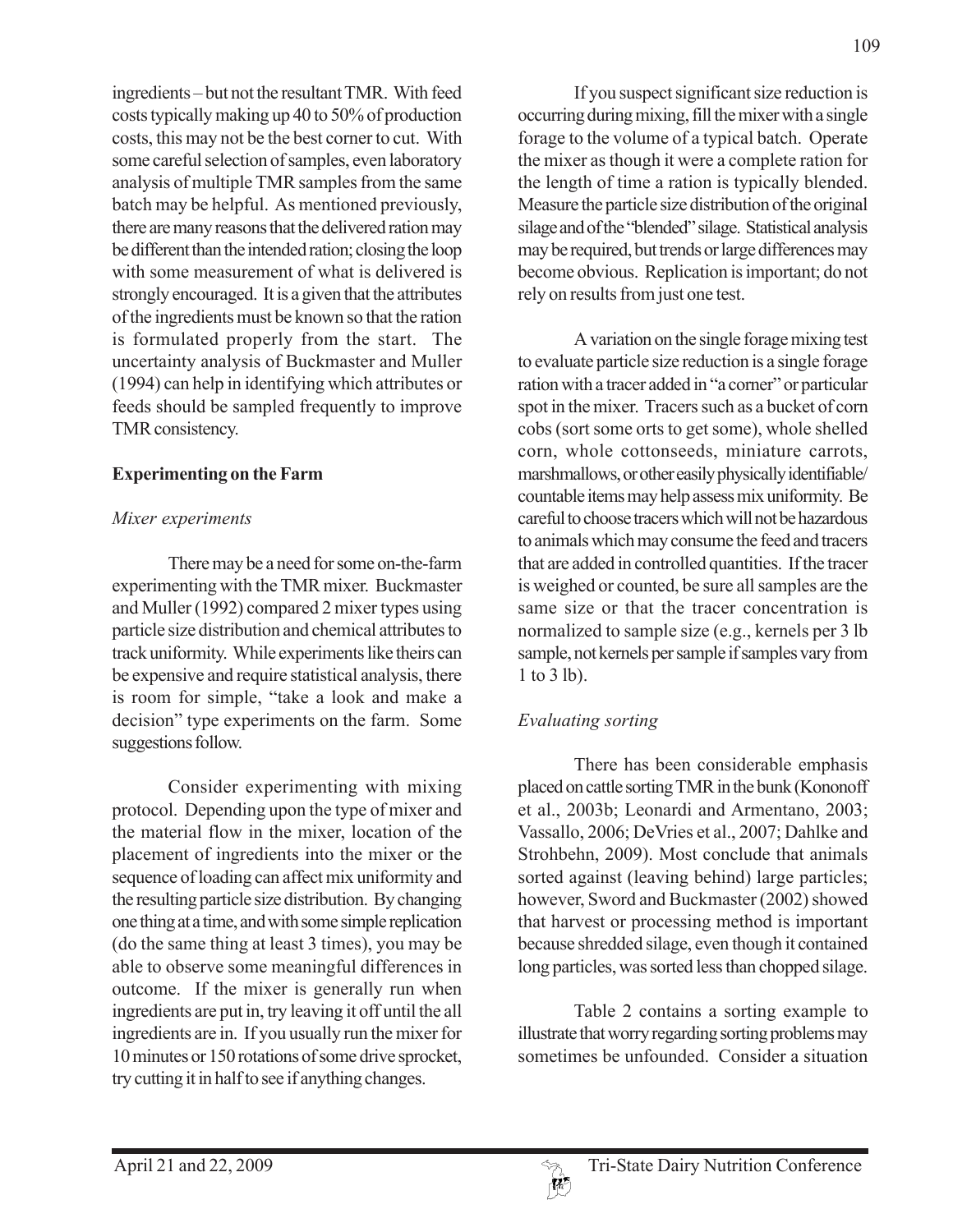where an "as recommended" (Heinrichs and Kononoff, 2002) TMR was delivered with size fractions of 7, 38, 38, and 17% on each of the Penn State sieves. Even if refusals (at 5%) had very different size fractions of 50, 50, 0, and 0% on each sieve, the consumed ration would have had a size distribution of 5, 37, 40, and 18%. Emphasis should be on what is consumed, not what is left behind. Emphasis should be on the consumed ration, not on sorting or consumption within a size range. For the example in Table 2, using the physically effective  $NDF_{8.0}$  (peNDF<sub>8.0</sub>) approach of Yang and Beauchemin (2007), the  $42\%$  long material ( $> 0.31$ ") consumed would likely be acceptable.

If sorting is a bona fide issue, as Shaver (2000) suggested, sorting can be addressed by altering TMR delivery in the following manners:

- Feed smaller amounts more frequently,
- Add less hay or process hay finer,
- Roll-process corn silage, and
- Tie up fines with molasses or a similar product.

An alternative is to actually offer slightly more long material so that even with slight sorting, the consumed ration meets the target (Table 2, bottom portion). Monitoring is the key. Even if sorting exists, consistency of the consumed ration may be possible.

## **Summary**

Select a mixer with both maximum and minimum capacities and batch sizes in mind. Be aware of the material flow in the mixer and manage the fill order and mixing time to achieve the most uniform blend in the least amount of time. Monitor ingredient moisture levels, particularly forages by determining DM content regularly. Close the control loop on TMR delivery systems by measuring physical and chemical characteristics of your TMR as it is delivered in the bunk. Consider simple experimentation on the farm which may help you

understand how the mixer is working. Monitor the consumed ration.

# **References**

Beede, D. 1990. High moisture feeds can affect dry matter intake. Southeast Dairy outlook. Dairy Farmers Inc., Orlando, FL. 29(1):6-7.

Buckmaster, D.R. 2000. Particle size in dairy rations. In Recent Advances of Ruminant Nutrition. P.C. Garnsworthy and J. Wisemen, eds. Nottingham University Press. Pp. 109-128.

Buckmaster, D.R. 2005. A vortex forage and biomass sample dryer. ABE Fact Sheet I-101. Agricultural and Biological Engineering, Penn State University. 6 pp. (available at: http:// www.abe.psu.edu/extension/factsheets/i/I101.pdf)

Buckmaster, D.R., and L.D. Muller. 1992. How do we characterize an adequate TMR mix? ASAE Paper 92-1542. American Society of Agricultural and Biological Engineers. St. Joseph, MI.

Buckmaster, D.R., and L.D. Muller. 1994. Uncertainty in nutritive measures of mixed livestock rations. J. Dairy Sci. 77:3716-3724.

Dahlke, G., and D. Strohbehn. 2009. Feed particle separation due to feed delivery and time in feed bunk and effects on cattle performance. Iowa State University Animal Industry Report. AS Leaflet R2242. 4 pp.

DeVries, T.J., K.A. Beauchemin, and M.A.G. von Keyserlingk. 2007. Dietary forage concentration affects the fed sorting behavior of lactating dairy cows. J. Dairy Sci. 90: 5572-5579.

Heinrichs, A.J., D.R. Buckmaster, and B.P. Lammers. 1999. Processing, mixing, and particle size reduction of forages for dairy cattle. J. Dairy Sci. 77:180-186.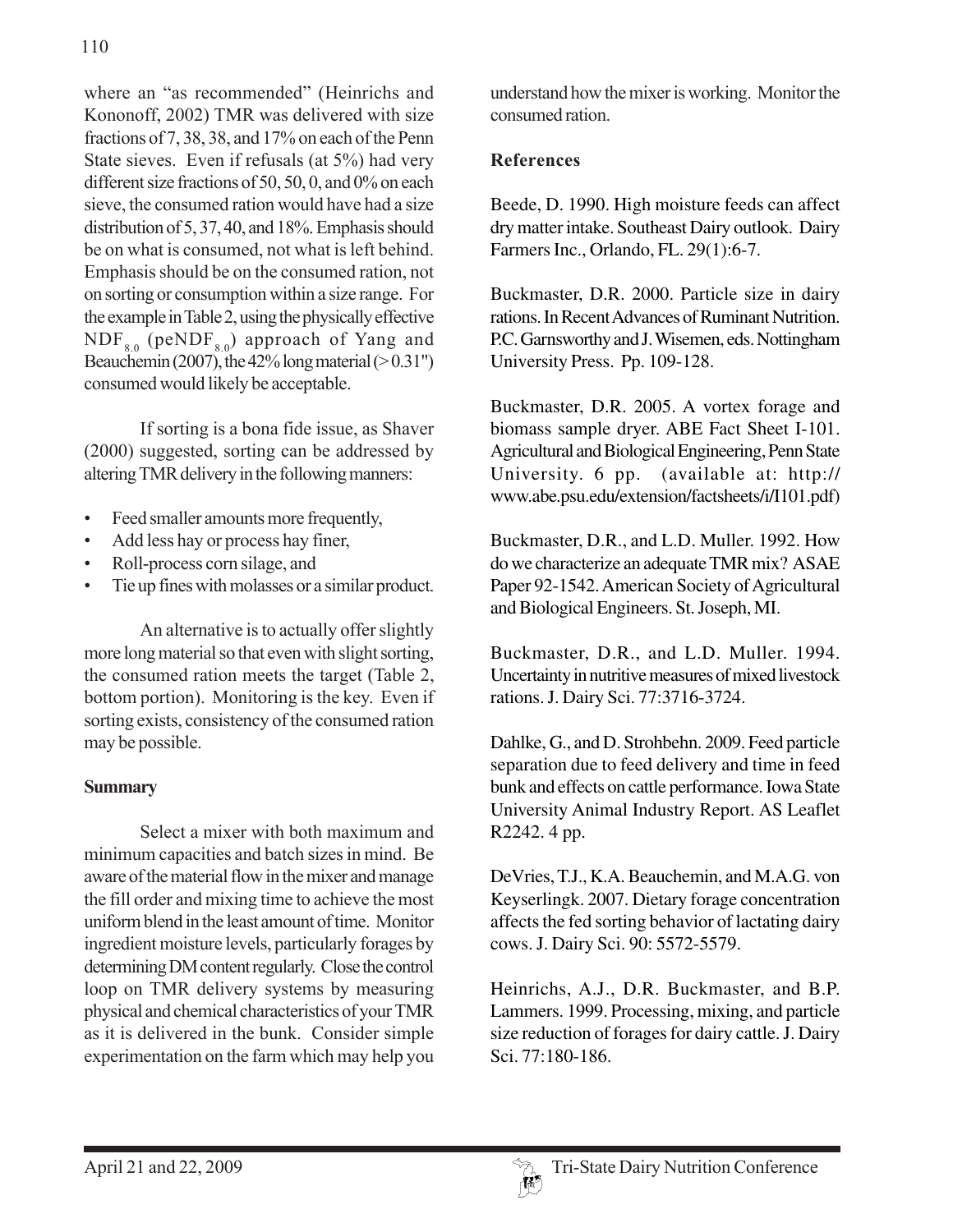Heinrichs, A.J., and P.J. Kononoff. 2002. Evaluating particle size of forages and TMRs using the new Penn State Forage Particle Separator. Technical Bulletin, College of Agriculture Science, Cooperative Extension, Penn State University, College Station.. DAS 02-42.

James, R., and B. Cox. 2008. Feeding management to reduce the environmental impact of dairy farms. In: Proc. 45th Florida Dairy Production Conference. Pp. 31-42.

Jordon, E.R. 2001. Managing mixing wagons for performance and health. In Proc. Mid-South Nutrition Conference. 10 pp.

Kammel, D.W., and J.B. Leverich. 1990. Stationary mixer systems for total mixed rations. In Proc. Dairy Feeding Systems, January 10-12, Harrisburg, PA. NRAES-38. pp. 155-165.

Kammel, D.W., R.T. Schuler, and R.D. Shaver. 1995. Influence of mixer design on particle size. In Proc. 2nd Nat'l. Alternative Feeds Symposium, Sept. 24-26, St. Louis, MO. U. Missouri-Columbia. pp. 271-297.

Kertz, A.F. 1998. Variability in delivery of nutrients to lactating dairy cows. J. Dairy Sci. 81:3075-3084.

Kononoff, P.J., A.J. Heinrichs, and D.R. Buckmaster. 2003a. Modification of the Penn State forage and total mixed ration particle separator and the effects of moisture content on its measurements. J. Dairy Sci. 86:1858-1863.

Kononoff, P.J., A.J. Heinrichs, and H.A. Lehman. 2003b. The effect of corn silage particle size on eating behavior, chewing activities, rumen fermentation in lactating dairy cows. J. Dairy Sci. 86: 3343-3353.

Lammers, B.P., D.R. Buckmaster, and A.J. Heinrichs. 1996. A simple method for the analysis of particle sizes of forage and total mixed rations. J. Dairy Sci. 79(5):922-928.

Leonardi, C., and L.E. Armentano. 2003. Effect of quantity, quality, and length of alfalfa hay on selective consumption by dairy cows. J. Dairy Sci. 86:557– 564.

NRC. 2001. Nutrient requirements of dairy cattle. 7th rev. ed. National Research Council. National Academy Press, Washington, DC.

Shaver, R.D. 2000. Feed delivery and bunk management aspects of laminitis in dairy herds fed total mixed rations. Pages 70-77 in Proc. III Int. Conf. on Bovine Lameness. Parma, Italy.

Spain, J., M. Bennett, D. Williams, and D. Osburn. 1993. Total mixed rations: Plans, uses, and economics by herd size. Univ. of Missouri. Internet URL: www.inform.umd.edu/EdRes/ Topic/AgrEnv/ndd/feeding/ TOTAL\_MIXED\_DAIRY\_RATIONS\_PART\_1\_OF\_3.html

Sword, M.L., and D.R. Buckmaster. 2002. Shredding corn silage for improved effective fiber and less sorting. In Proc. American Forage and Grassland Conf. Georgetown, Texas; American Forage and Grassland Council. Pp. 95-99.

Vassallo, M.D. 2006. Performance of lactating cattle fed shredded and chopped corn silage. M.S. Thesis in Agricultural and Biological Engineering. Penn State University, College Station.

Yang, W.Z., and K.A. Beauchemin. 2007. Altering physically effective fiber intake through forage proportion and particle length: Chewing and ruminal pH. J. Dairy Sci. 90:2826-2838.

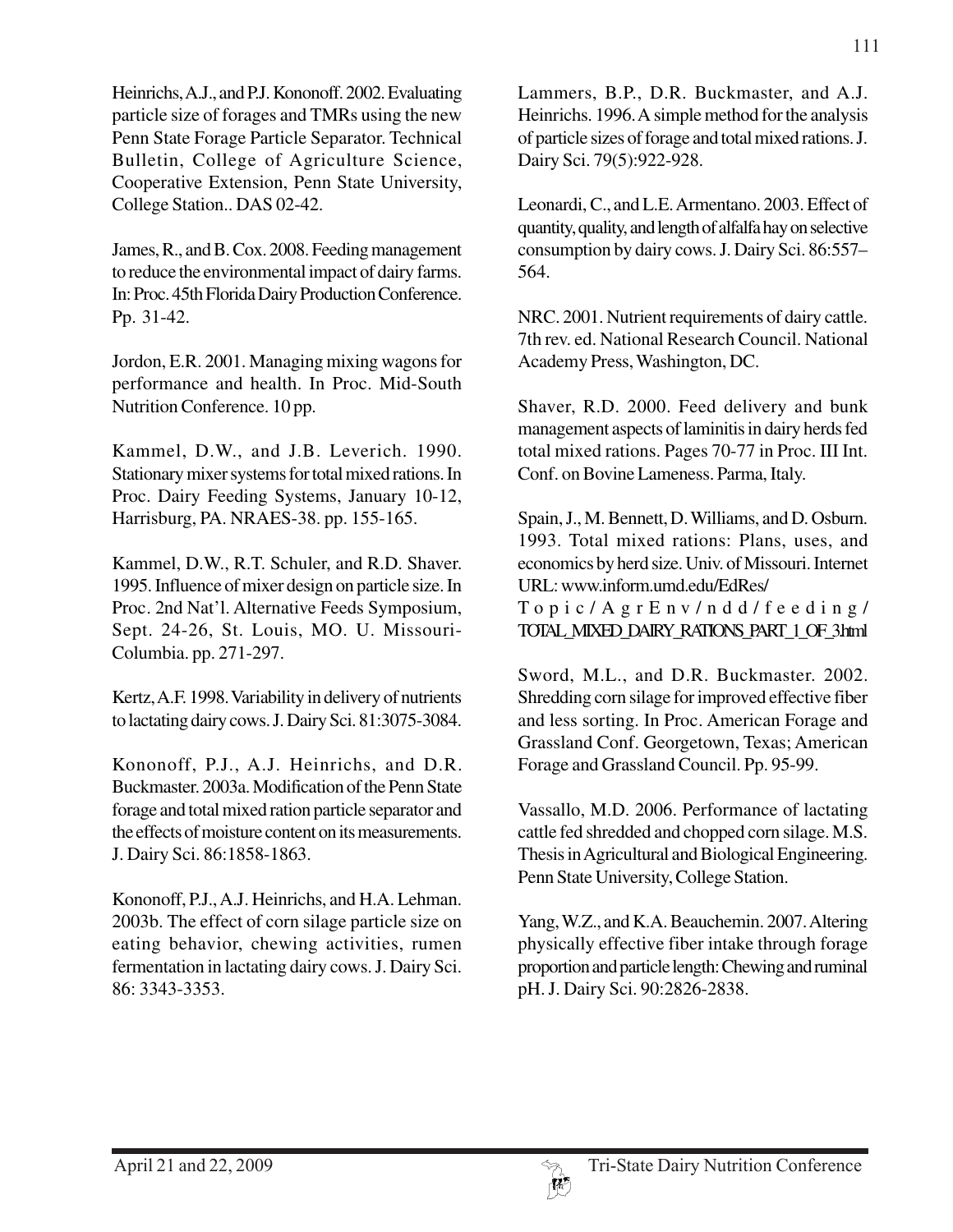### **Table 1.** Suggested questions to ask a TMR mixer representative.

| At what maximum percentage of "struck full" capacity is this mixer still effective?                   |
|-------------------------------------------------------------------------------------------------------|
| Can this mixer effectively mix small batches? How small?                                              |
| What is the recommended fill order of solid ingredients?                                              |
| If I use molasses, fat, or other liquid supplements, when and where should I put them into the mixer? |
| What is the minimum recommended mixing time or number of revolutions?                                 |
| Do I need to run the mixer as it is being filled?                                                     |
| Is there a limit to the amount of long hay I can put into the ration? What form(s) can it be in?      |
| Can I accurately control feed-out or emptying rate?                                                   |
| How do I maintain and assure scale accuracy?                                                          |
| Are there places to avoid when putting ingredients into the mixer?                                    |
| $H_{\alpha}$ much now $\alpha$ does it to $\alpha$ to run this mixor?                                 |

How much power does it take to run this mixer?

|                    |                                                                                               |            |                  | Refused             |           |                  |                           |
|--------------------|-----------------------------------------------------------------------------------------------|------------|------------------|---------------------|-----------|------------------|---------------------------|
|                    |                                                                                               | Offered,   |                  | amount,<br>based on | Consumed  |                  |                           |
|                    |                                                                                               | amount     |                  | 5% refusal          | amount    |                  |                           |
| <b>Size</b>        |                                                                                               | based on 1 |                  | of complete         | (offered- |                  |                           |
| range <sup>a</sup> | Offered                                                                                       | ton of TMR | Refused          | blend               | refused)  |                  | Consumed (intake/offered) |
| (inches)           | $(\%$ of ration)                                                                              | (lb)       | $(\%$ of ration) | (lb)                | (lb)      | $(\%$ of ration) | $(\%)$                    |
|                    | Ration <sup>b</sup> with suspected sorting problem                                            |            |                  |                     |           |                  |                           |
| > 0.75             | 7                                                                                             | 140        | 50               | 50                  | 90        | 5                | 68                        |
| 0.31 to 0.75       | 38                                                                                            | 760        | 50               | 50                  | 710       | 37               | 98                        |
| $0.05$ to $0.31$   | 38                                                                                            | 760        | $\boldsymbol{0}$ | $\boldsymbol{0}$    | 760       | 40               | 105                       |
| ${}< 0.05$         | 17                                                                                            | 340        | $\overline{0}$   | $\boldsymbol{0}$    | 340       | 18               | 105                       |
|                    | Slight change to solve the problem, even with slight sorting (consumed ration meeting target) |            |                  |                     |           |                  |                           |
| > 0.75             | 9                                                                                             | 180        | 50               | 50                  | 130       | 7                | 77                        |
| $0.31$ to $0.75$   | 38                                                                                            | 760        | 50               | 50                  | 710       | 38               | 94                        |
| $0.05$ to $0.31$   | 36                                                                                            | 720        | $\boldsymbol{0}$ | $\boldsymbol{0}$    | 720       | 38               | 106                       |
| ${}< 0.05$         | 17                                                                                            | 340        | $\boldsymbol{0}$ | $\boldsymbol{0}$    | 340       | 18               | 105                       |

### **Table 2.** Example of TMR sorting data analysis.

a Based on Penn State University sieve set described by Kononoff et al., 2003a.

b Target distribution of 7, 38, 38, and 17% respectively for the sieves (Heinrichs and Kononoff, 2002)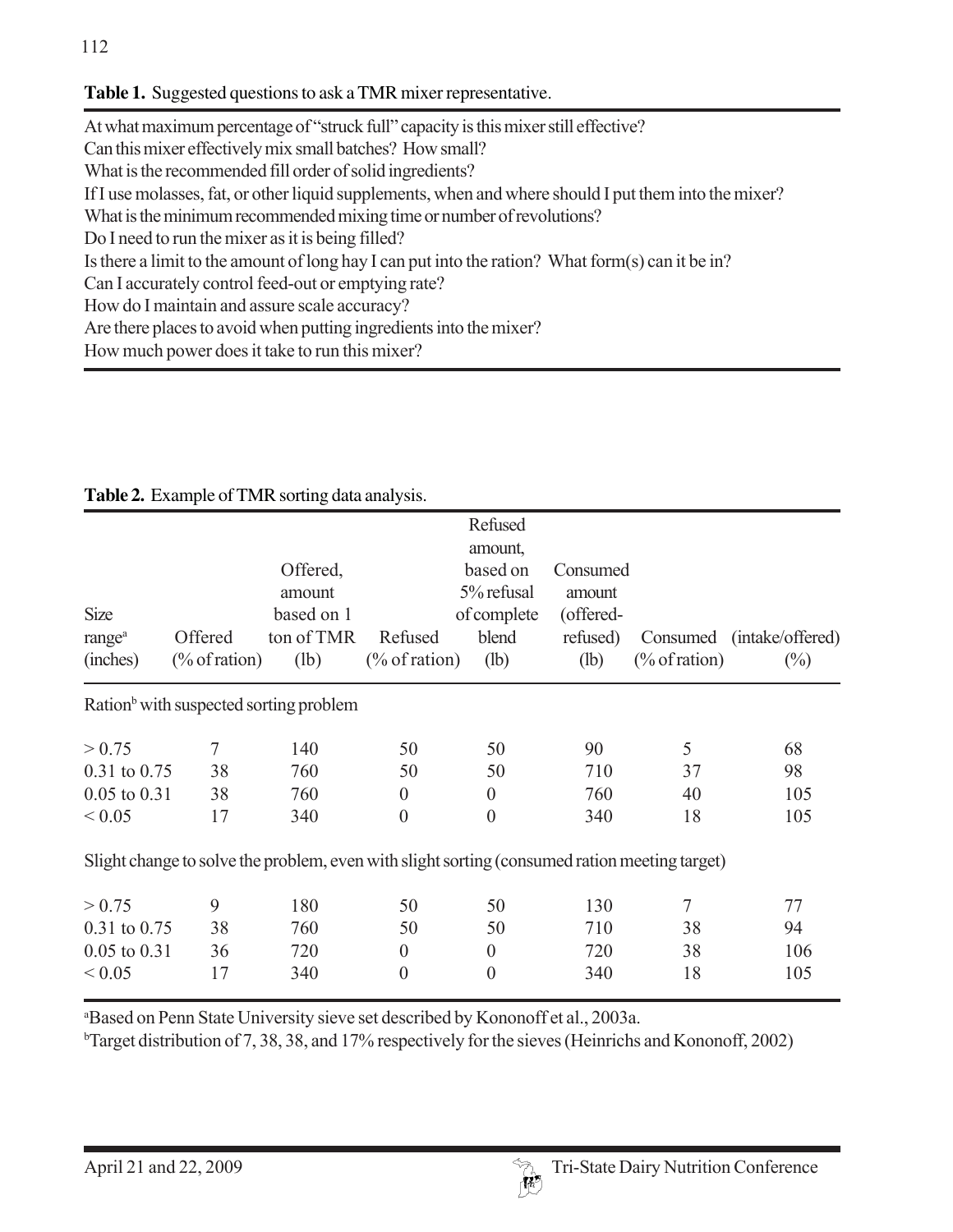| Two TMR batches per group per day                                                                                                                                                           |
|---------------------------------------------------------------------------------------------------------------------------------------------------------------------------------------------|
| 150 cows in high group                                                                                                                                                                      |
| Average weight of 1450 lb, average production of 75 lb 4% FCM/day<br>150 cows in low group                                                                                                  |
| Average weight of 1350 lb, average production of 55 lb 4% FCM/day                                                                                                                           |
| 80 dry cows, average weight of 1400 lb                                                                                                                                                      |
| 110 growing heifers, average weight of 1000 lb                                                                                                                                              |
| 140 growing heifers, average weight of 500 lb                                                                                                                                               |
|                                                                                                                                                                                             |
| The charge:                                                                                                                                                                                 |
| Determine mixer capacity requirement                                                                                                                                                        |
|                                                                                                                                                                                             |
| A solution:                                                                                                                                                                                 |
| 1. Determine the size range of the batches                                                                                                                                                  |
| High group individual: $DMI = 56$ lb $DM/cow/day$ (from equation)                                                                                                                           |
| group: $(56 \text{ lb DM/cow/day})(150 \text{ cows})/(2 \text{ batches/day}) = 4170 \text{ lb DM/batch}$                                                                                    |
| Low group individual: $DMI = 47$ lb $DM/cow/day$ (from equation)                                                                                                                            |
| group: $(47 \text{ lb DM/cow/day})(150 \text{ cows})/(2 \text{ batches/day}) = 3510 \text{ lb DM/batch}$                                                                                    |
| Dry cows individual: $DMI = (0.025)(1400) = 35 lb DM/cow/day$                                                                                                                               |
| group: $(35 \text{ lb DM/cow/day})(80 \text{ cows})/(2 \text{ batches/day}) = 1400 \text{ lb DM/batch}$                                                                                     |
| Older heifers individual: $DMI = (0.025)(1000) = 25 lb DM/heifer/day$                                                                                                                       |
| group: $(25 \text{ lb DM/heifer/day})(110 \text{ heifers})/(2 \text{ batches/day}) = 1380 \text{ lb DM/batch}$                                                                              |
| Young heifers individual: $DMI = (0.025)(500) = 12.5$ lb $DM/heifer/day$<br>group: $(12.5 \text{ lb DM/heifer/day})(140 \text{ heifers})/(2 \text{ batches/day}) = 880 \text{ lb DM/batch}$ |
|                                                                                                                                                                                             |
| 2. Identify largest and smallest batches                                                                                                                                                    |
| Largest batch 4170 lb DM                                                                                                                                                                    |
| Smallest batch 880 lb DM                                                                                                                                                                    |
|                                                                                                                                                                                             |
| 3. Determine mixing capacity needed for largest and smallest batches                                                                                                                        |
| 4170 lb DM @ 60% DM = 4170/0.6 = 6950 lb as-fed<br>Largest batch:                                                                                                                           |
| 6950 lb @ 17 lb/cu ft = 6950/17 = 410 cu ft                                                                                                                                                 |
|                                                                                                                                                                                             |
| Smallest batch:<br>880 lb DM @ 60% DM = 880/0.6 = 1460 lb as-fed                                                                                                                            |
| 1460 lb @ 17 lb/cu ft = $1460/17 = 86$ cu ft                                                                                                                                                |
|                                                                                                                                                                                             |
| The mixer chosen should adequately blend batches ranging in size from about 90 to 400 cu ft. Since the mixer will not                                                                       |
| likely work best when full, it's physical size must be larger. If the mixer type selected doesn't function well when over                                                                   |
| 70% full, the "struck full" capacity should be 400/0.7 or about 570 cubic feet. If group size varies throughout the year,                                                                   |
| this should be considered as well as plans for expansion. Perhaps only one batch per day should be prepared for the non-                                                                    |
| lactating groups on this farm.                                                                                                                                                              |

**Figure 1**. TMR mixer sizing example.

I

**The situation:**

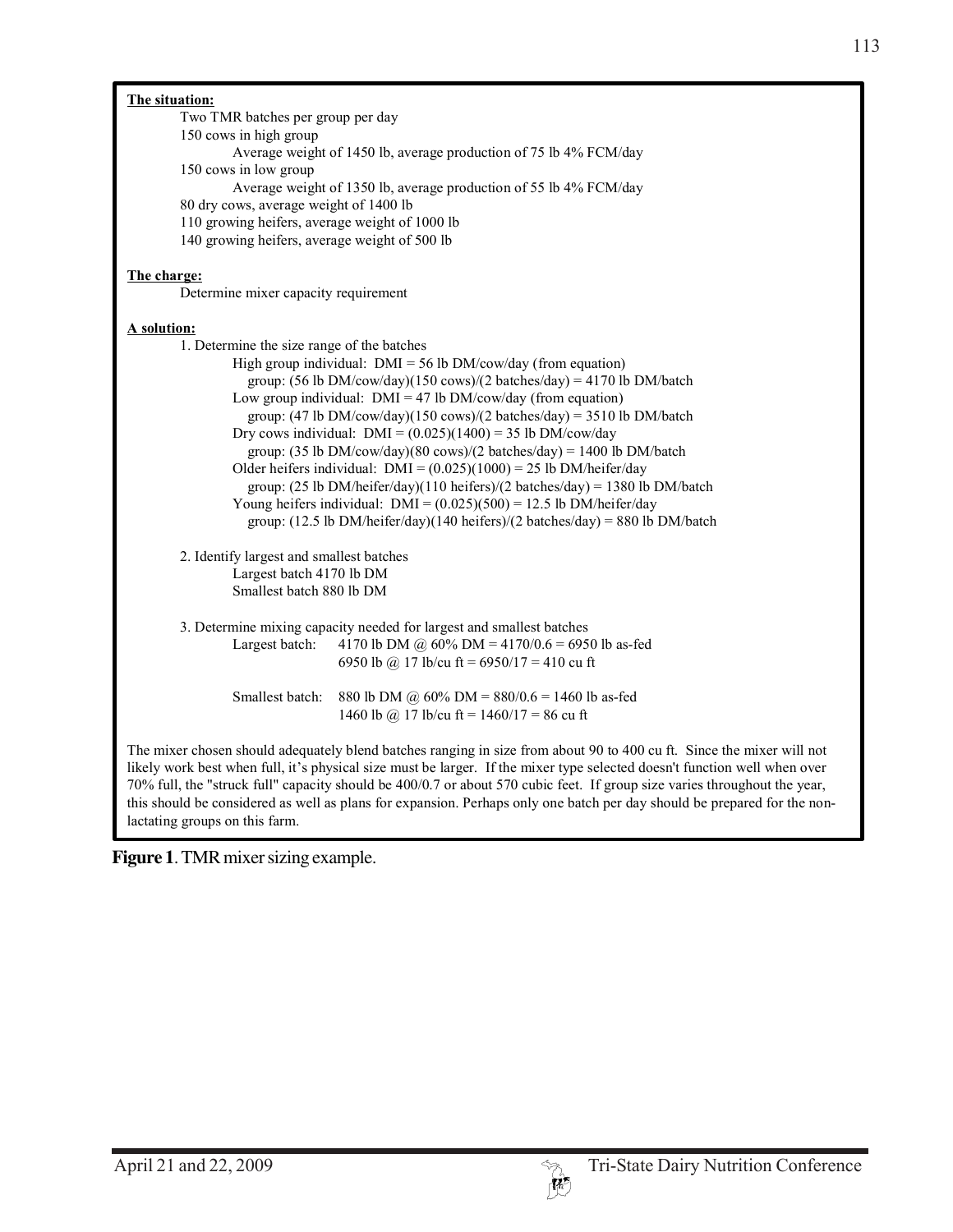

Figure 2. Changes in dry matter content over time.



Figure 3. Sample recommendations for mixing protocol..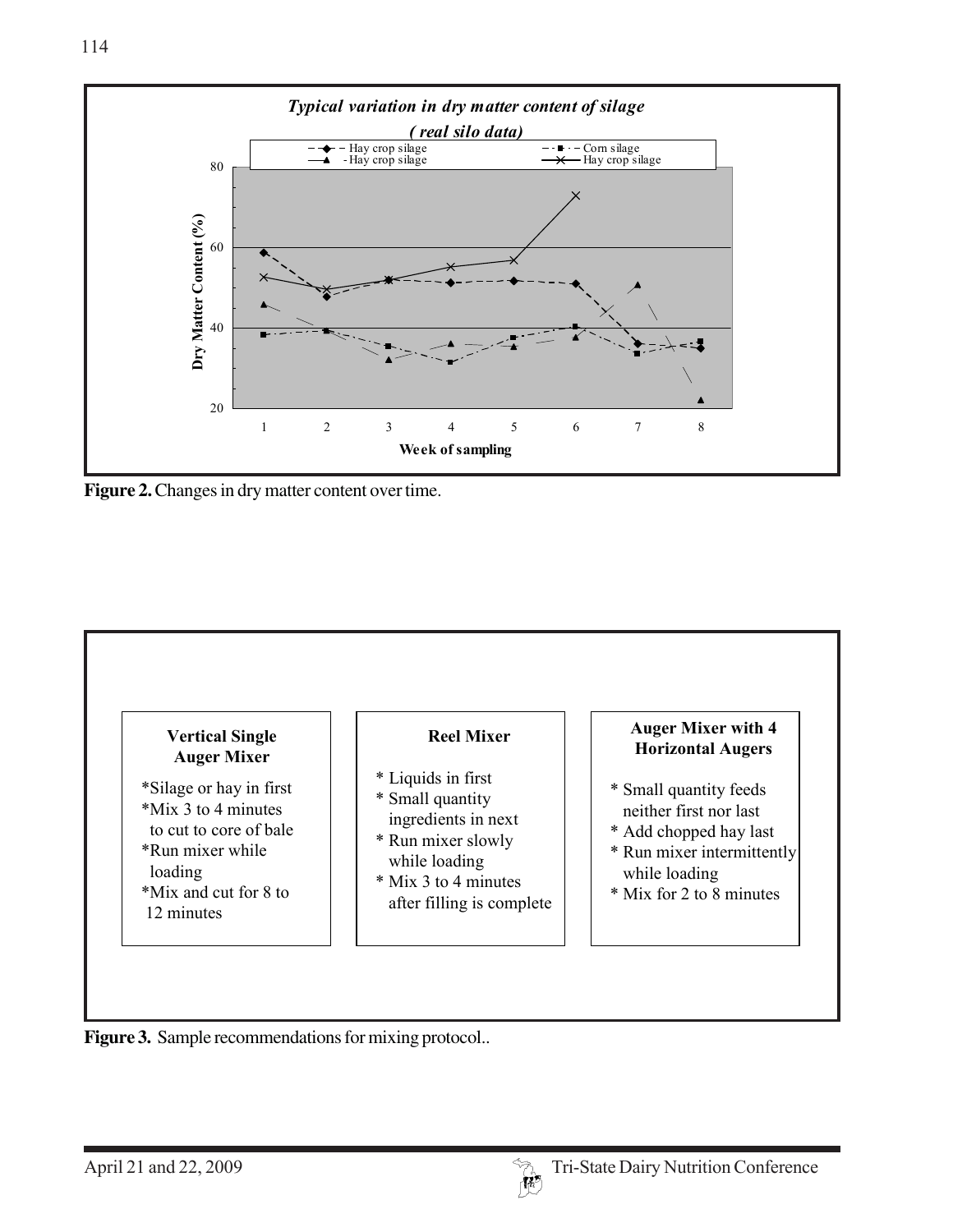#### **APPENDIX: TMR Variability Analysis Examples**

Example 1 contains simple calculations to assess within batch variation. Five data points would be about the absolute minimum to use; 10 data points or more would be much better.

Example 2 contains calculations to assess among batch variation. The key is to evaluate variation in the blend (via standard deviation, coefficient of variation **(CV)**, or confidence intervals) rather than the mean of the measure used. The example was done evaluating the CV of batch CV so that confidence intervals on within batch CV can be computed. Additionally, the confidence interval was computed based on 25 samples.

Example 3 is a comparison of feed delivery methods. To determine if a new procedure improved blend uniformity, a t-test was used to determine if the new procedure led to a reduced within batch CV. Such tests require many samples; to illustrate why more data are needed, if just two of the fraction of long material numbers in example 3 were changed by 1.0, the t-test p-value would be near 0.10. Of course, there would be nothing wrong with implementing an inexpensive change in protocol, even if you were not positive of an improvement, if there was a hint that uniformity of delivery was improving.

|                 | A                                                   |                | B               | C                                                                                               | D | E |
|-----------------|-----------------------------------------------------|----------------|-----------------|-------------------------------------------------------------------------------------------------|---|---|
| 3               | <b>Example 1: Within batch variation assessment</b> |                |                 |                                                                                                 |   |   |
| 4               |                                                     |                |                 |                                                                                                 |   |   |
| 5               |                                                     |                |                 | As a tracer, 15 lb of whole shelled corn was added for each ton of TMR which otherwise did      |   |   |
| $\overline{6}$  |                                                     |                |                 | not contain whole kernels. Samples were pulled along the feed bunk using the quartering         |   |   |
| $\overline{7}$  |                                                     |                |                 | technique to get samples that were about 2 lb each. Each sample was separated using the         |   |   |
| 8               |                                                     |                |                 | Penn State separator. In addition to assessing particle size, the kernels were easy to identify |   |   |
| 9               |                                                     |                |                 | and count since they all end up on the sieve with 5/16" diameter holes. Results here are the    |   |   |
| 10              | counts of kernels per sample.                       |                |                 |                                                                                                 |   |   |
| 11              |                                                     |                |                 |                                                                                                 |   |   |
| 12              |                                                     |                |                 | Determine the confidence interval on kernel counts as a % of the mean value.                    |   |   |
| 13              |                                                     |                |                 |                                                                                                 |   |   |
| 14              | Sample number                                       |                | Kernel count    |                                                                                                 |   |   |
| 15              | collected at different                              |                |                 |                                                                                                 |   |   |
| 16              | times during unloading                              | 1              | 15              |                                                                                                 |   |   |
| 17              | or varied places a long                             | $\overline{2}$ | 13              |                                                                                                 |   |   |
| $\overline{18}$ | the feedbunk                                        | 3              | 10              |                                                                                                 |   |   |
| 19              |                                                     | 4              | $\overline{12}$ |                                                                                                 |   |   |
| 20              |                                                     | 5              | 14              |                                                                                                 |   |   |
| 21              |                                                     |                |                 |                                                                                                 |   |   |
| 22              |                                                     |                |                 |                                                                                                 |   |   |
| 23              | Average                                             |                |                 | 12.8 <= AVERAGE(b14:b18)                                                                        |   |   |
| 24              | Std. Deviation                                      |                |                 | $1.9$ < = STDEV(b14:b18)                                                                        |   |   |
| 25              | <b>CV</b>                                           |                |                 | 15.0 <= 100*b21/b20                                                                             |   |   |
| 26              | 90% confidence range                                |                |                 | $1.41$ < = CONFIDENCE(0.1,b21,5)                                                                |   |   |
| 27              | 90% confidence, %                                   |                |                 | 11.1 <= 100*b23/b20                                                                             |   |   |
| 28              | 90% are within this %<br>of the mean                |                |                 |                                                                                                 |   |   |
| 29              |                                                     |                |                 |                                                                                                 |   |   |
| 30              |                                                     |                |                 |                                                                                                 |   |   |

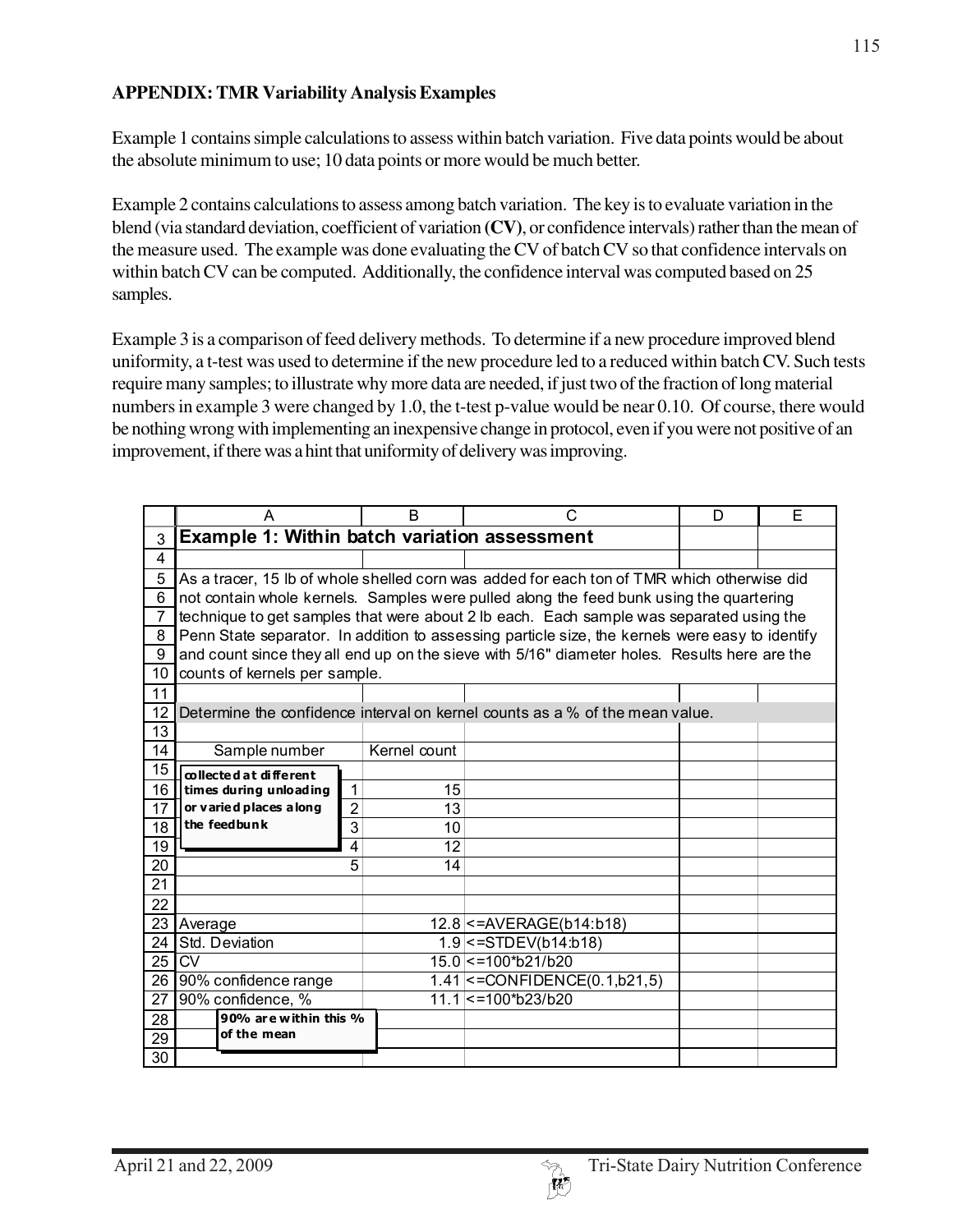|                       | A                                                                                                          |                        | B                 | C                        | D<br>Е                            |             | F           | G                                             |  |
|-----------------------|------------------------------------------------------------------------------------------------------------|------------------------|-------------------|--------------------------|-----------------------------------|-------------|-------------|-----------------------------------------------|--|
| 3                     | Example 2: Among batch variation evaluation                                                                |                        |                   |                          |                                   |             |             |                                               |  |
| $\overline{4}$        |                                                                                                            |                        |                   |                          |                                   |             |             |                                               |  |
| 5                     | Five replicate, similar batches were made with:                                                            |                        |                   |                          |                                   |             |             |                                               |  |
| 6                     | * the same mixer                                                                                           |                        |                   |                          |                                   |             |             |                                               |  |
| 7                     | * the same ingredients from the same structures (but with some variability)                                |                        |                   |                          |                                   |             |             |                                               |  |
| 8                     | * the same sequence of fill order                                                                          |                        |                   |                          |                                   |             |             |                                               |  |
| 9                     | * the same mixer operator and procedure                                                                    |                        |                   |                          |                                   |             |             |                                               |  |
| 10                    |                                                                                                            |                        |                   |                          |                                   |             |             |                                               |  |
| 11                    | Samples were pulled along the feed bunk using the quartering technique to get samples that were            |                        |                   |                          |                                   |             |             |                                               |  |
| 12                    | about 2 lb each. Each sample was separated using the Penn State separator. Since hay was added as          |                        |                   |                          |                                   |             |             |                                               |  |
| 13                    | part of the ration to increase effective fiber, particle size analysis was used to determine the % of long |                        |                   |                          |                                   |             |             |                                               |  |
| 14                    | particles (those on the top PSU sieve) from each sample. The results here are the % of sample mass         |                        |                   |                          |                                   |             |             |                                               |  |
| 15                    | which was on the top sieve.                                                                                |                        |                   |                          |                                   |             |             |                                               |  |
| 16                    |                                                                                                            |                        |                   |                          |                                   |             |             |                                               |  |
| 17                    | Determine within batch variation and among batch variation.                                                |                        |                   |                          |                                   |             |             |                                               |  |
| 18                    |                                                                                                            |                        |                   |                          |                                   |             |             |                                               |  |
| 19                    |                                                                                                            |                        | Batch #1          | Batch #2                 | Batch #3                          | Batch #4    | Batch #5    |                                               |  |
| 20                    | Sample number                                                                                              |                        | % long mass       | % long mass              | % long mass                       | % long mass | % long mass |                                               |  |
| 21                    | collected at different                                                                                     |                        |                   |                          |                                   |             |             |                                               |  |
| 22                    | times during unloading                                                                                     | 1                      | 8.2               | 10.0                     | 9.4                               | 12.0        | 5.5         |                                               |  |
| 23                    | or varied places along                                                                                     | $\overline{c}$         | 7.0               | 9.5                      | 7.8                               | 7.0         | 7.2         |                                               |  |
| 24                    | the feed bunk                                                                                              | 3                      | $\overline{5.5}$  | 6.0                      | 7.6                               | 8.1         | 3.4         |                                               |  |
| 25                    |                                                                                                            | 4                      | 9.2               | 7.4                      | 10.7                              | 10.3        | 3.8         |                                               |  |
| 26                    |                                                                                                            | 5                      | 8.0               | 8.0                      | 8.5                               | 8.0         | 8.0         |                                               |  |
| 27                    | Within batch analysis                                                                                      |                        |                   |                          |                                   |             |             | batch 1 formulas                              |  |
| $\overline{28}$       |                                                                                                            | Average                | 7.6               | 8.2                      | 8.8                               | 9.1         | 5.6         | <= AVERAGE(b23:b27)                           |  |
| 29                    | Std. Deviation                                                                                             |                        | 1.4               | 1.6                      | 1.3                               | 2.0         | 2.0         | <=STDEV(b23:b27)                              |  |
| 30                    |                                                                                                            | $\overline{\text{cv}}$ | 18.5              | 19.8                     | 14.5                              | 22.3        | 36.3        | <= 100*b30/b29                                |  |
| 31                    | 90% confidence range<br>90% confidence, %                                                                  |                        | 1.0               | 1.2                      | 0.9<br>10.7                       | 1.5<br>16.4 | 1.5<br>26.7 | <= CONFIDENCE(0.1,b30,5)<br>$=100^{*}b32/b29$ |  |
| $\overline{32}$       |                                                                                                            |                        | 13.6              | 14.5                     |                                   |             |             |                                               |  |
| 33                    | 90% lower end                                                                                              |                        | 6.5               | 7.0                      | 7.9                               | 7.6         | 4.1         | <= b29-b32                                    |  |
| 34                    | 90% higher end                                                                                             |                        | 8.6               | 9.4                      | 9.7                               | 10.6        | 7.1         | <= b29+b32                                    |  |
| $\overline{35}$<br>36 |                                                                                                            |                        |                   |                          |                                   |             |             |                                               |  |
| 37                    |                                                                                                            |                        |                   |                          |                                   |             |             |                                               |  |
| 38                    | Among batch analysis of the CVs<br>Average batch CV                                                        |                        |                   | 22.3                     | <=AVERAGE(B30:F30)                |             |             |                                               |  |
| 39                    | Std. deviation of batch CV                                                                                 |                        |                   | 8.3                      | <=STDEV(B30:F30)                  |             |             |                                               |  |
| 40                    | CV of batch CVs                                                                                            |                        | 37.4              | <= 100*C39/C38           |                                   |             |             |                                               |  |
| 41                    | 90% confidence range of batch CVs                                                                          |                        | 6.1               | <= CONFIDENCE(0.1,C39,5) |                                   |             |             |                                               |  |
| 42                    | 90% confidence of batch CVs, %                                                                             |                        | $\overline{27.5}$ | <= 100*C41/C38           |                                   |             |             |                                               |  |
| 43                    |                                                                                                            |                        |                   |                          |                                   |             |             |                                               |  |
| 44                    |                                                                                                            |                        |                   |                          |                                   |             | min among   | max among                                     |  |
| 45                    | Analysis of 25 sampled meal portions                                                                       |                        |                   |                          |                                   | batches     | batches     |                                               |  |
| 46                    | Average of meal portions                                                                                   |                        |                   | 7.8                      | <=AVERAGE(B22:F26)                |             | 5.6         | 9.1                                           |  |
| 47                    | Std. Deviation of meal portions                                                                            |                        |                   | 2.0                      | <=AVERAGE(B22:F26)                |             | 1.3         | 2.0                                           |  |
| 48                    | CV of meal portions                                                                                        |                        |                   | 25.6                     | <=100*C47/C46                     |             | 14.5        | 36.3                                          |  |
| 49                    | 90% confidence range of meal portions                                                                      |                        | 1.5               |                          | $\leq$ CONFIDENCE $(0.1, C47, 5)$ |             | 1.5         |                                               |  |
| 50                    | 90% confidence of meal portions, %                                                                         |                        |                   | 18.8                     | <= 100*C49/C46                    |             | 10.7        | 26.7                                          |  |
| 51                    | 90% lower end of meal portions                                                                             |                        |                   | 6.4                      | <=C46-C49                         |             | 4.1         | 7.9                                           |  |
| 52                    | 90% higher end of meal portions                                                                            |                        |                   | 9.3                      | <=C46+C49                         |             | 7.1         | 10.6                                          |  |